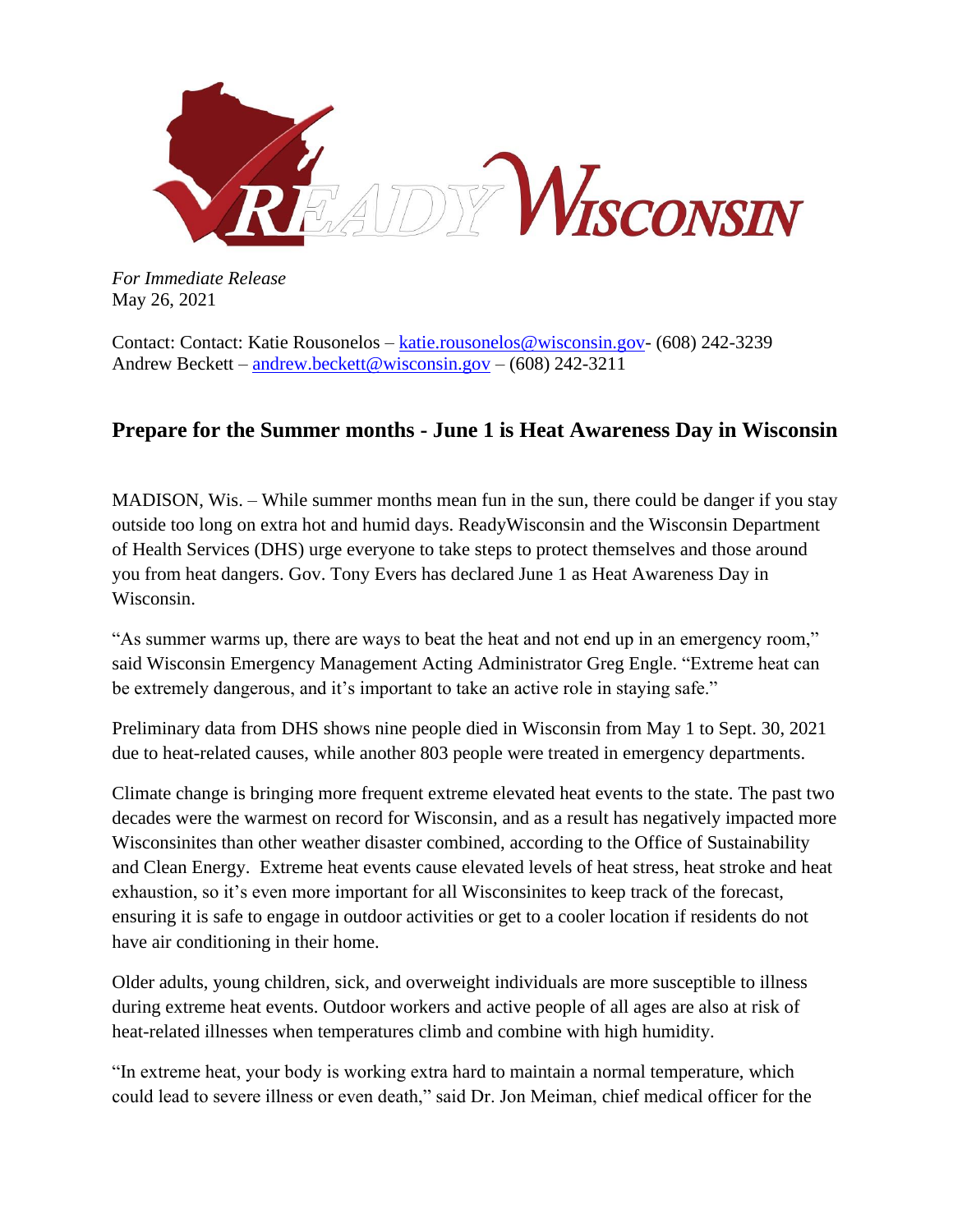DHS Bureau of Environmental and Occupational Health. "Heat-related deaths and hospitalizations are preventable, and it's important to know what to do if you or a loved one show signs of heat-related illness."

Heat stroke is a serious, life-threatening type of heat illness. Some signs to look out for include:

- Extremely high body temperature (greater than 103 degrees Fahrenheit)
- Red, hot, and dry skin with (no sweating)
- Rapid, strong pulse
- Dizziness, confusion, or unconsciousness.

If you suspect heat stroke, call 911 or get the person to a hospital immediately. Cool down with whatever methods are available until medical help arrives. Do not give the person anything to drink.

The heat can also be dangerous for pets. Help keep them safe by limiting their time outdoors and making sure they have access to fresh drinking water.

The inside of a car can be especially dangerous. On an 80-degree Fahrenheit day, temperatures in a vehicle parked in direct sunlight can climb almost 20 degrees in just 10 minutes. Never leave a child or pet inside a parked car.

Tips for staying safe during extreme heat:

- Stay cool Remain inside air-conditioned buildings as much as possible during the hottest parts of the day and avoid direct sunlight.
- Stay aware Watch for early signs of heat-related illnesses such as dizziness, headache, fatigue, and muscle cramps. If symptoms do not improve, seek medical attention.
- Stay hydrated Drink plenty of nonalcoholic fluids. Don't wait until you're thirsty to drink! Do not take salt tablets unless directed to by a medical professional.
- Stay informed Pay attention to local weather forecasts and extreme heat alerts.

During periods of extreme heat, the National Weather Service may issue advisories, watches or warnings to the public. When those conditions are present, people are encouraged to adjust their plans and take precautions to help reduce their risk of exposure to potentially dangerous conditions.

Gov. Evers' Heat Awareness Day proclamation is available at [https://readywisconsin.wi.gov/be](https://readywisconsin.wi.gov/be-informed/extreme-heat/)[informed/extreme-heat/](https://readywisconsin.wi.gov/be-informed/extreme-heat/)

For more tips on emergency preparedness, head to [http://readywisconsin.wi.gov](http://readywisconsin.wi.gov/). You can also follow ReadyWisconsin on Facebook ([www.facebook.com/readywisconsin](http://www.facebook.com/readywisconsin)) and Twitter ([www.twitter.com/readywisconsin](http://www.twitter.com/readywisconsin)).

Find more tips to prevent heat-related illnesses at <https://www.dhs.wisconsin.gov/climate/weather/heatillness.htm> and follow DHSWI on Facebook (